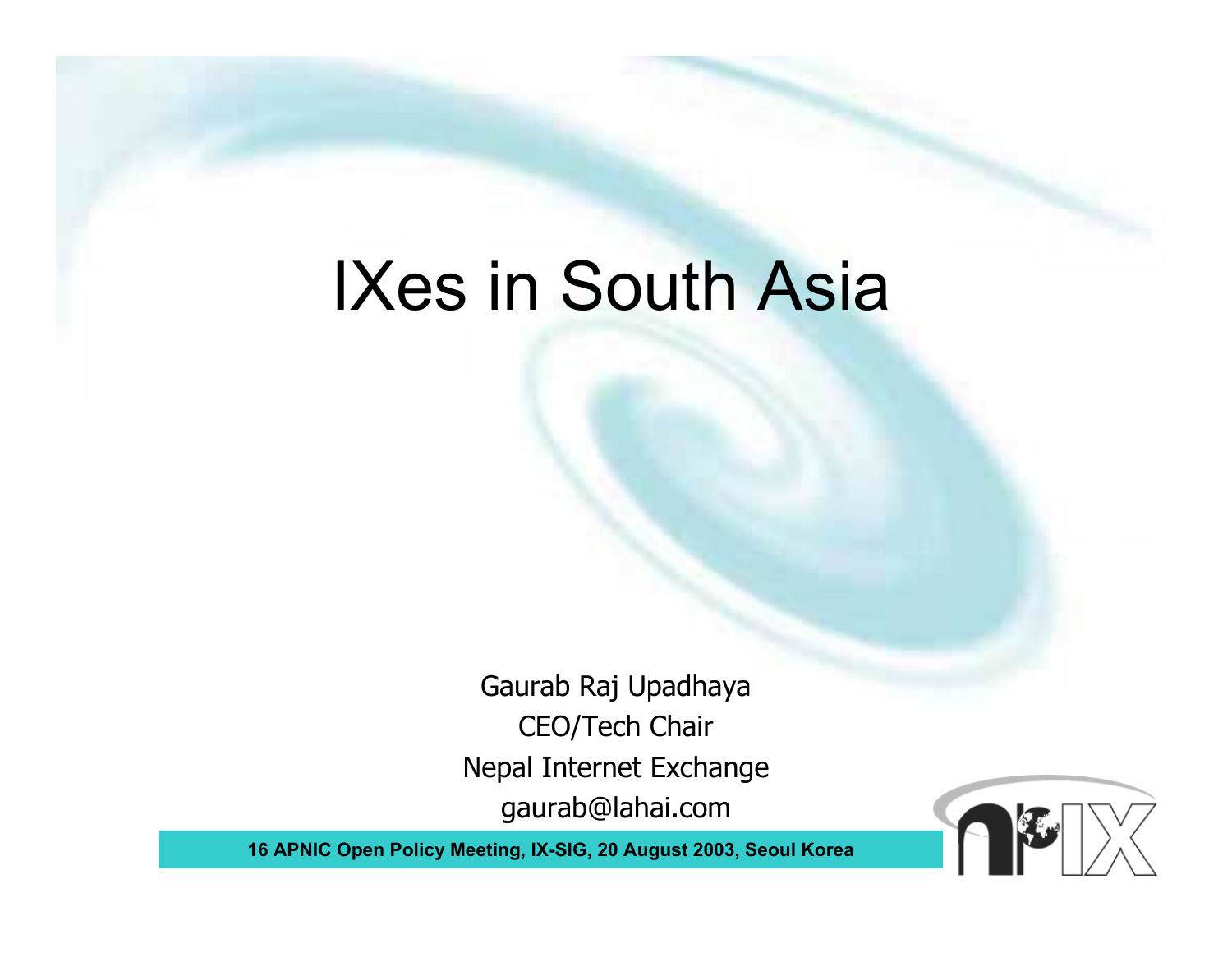#### **Countries**

- Afghanistan
- Bangladesh
- Bhutan
- India
- Maldives
- Nepal
- Pakistan
- Sri Lanka

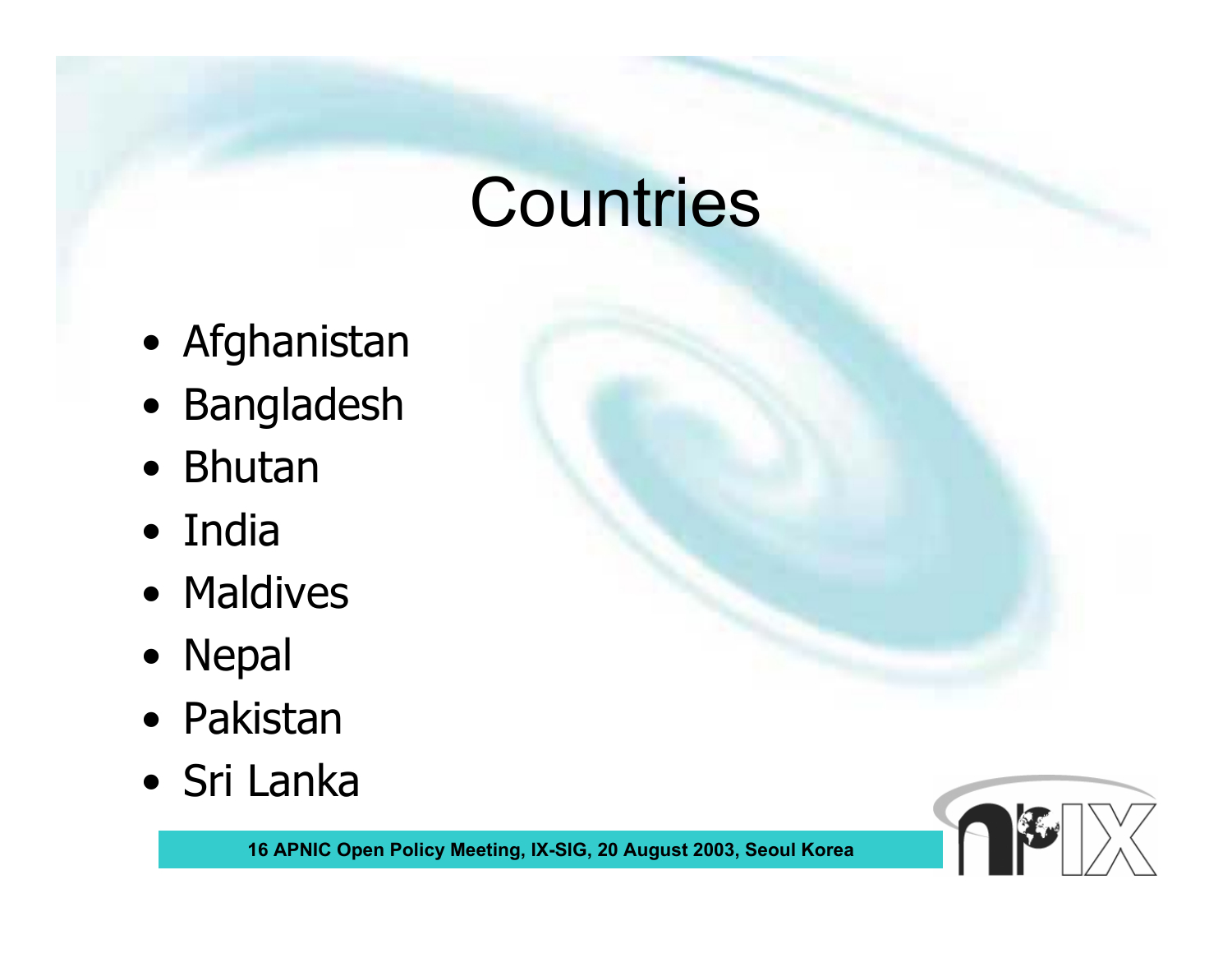# Afghanistan

- • 6 ISPs
	- NEDA, Ariana Telecom, CeReTechs, InstaNet, Trasil Telecom, Itehad Internet Company
	- Difficult to say how may links, 200 Cyber Café in Kabul
		- ACCA : World Bank run ISP
		- UN Organizations have their own links
- • Regulation in progress
	- National and International ISPs
- All ISPs still not licensed
- Connectivity is through V-SAT, most private ISPs are customers of larger ISPs in Pakistan
- $\bullet$ MOIC and AFGNIC thinking about initiating and IX

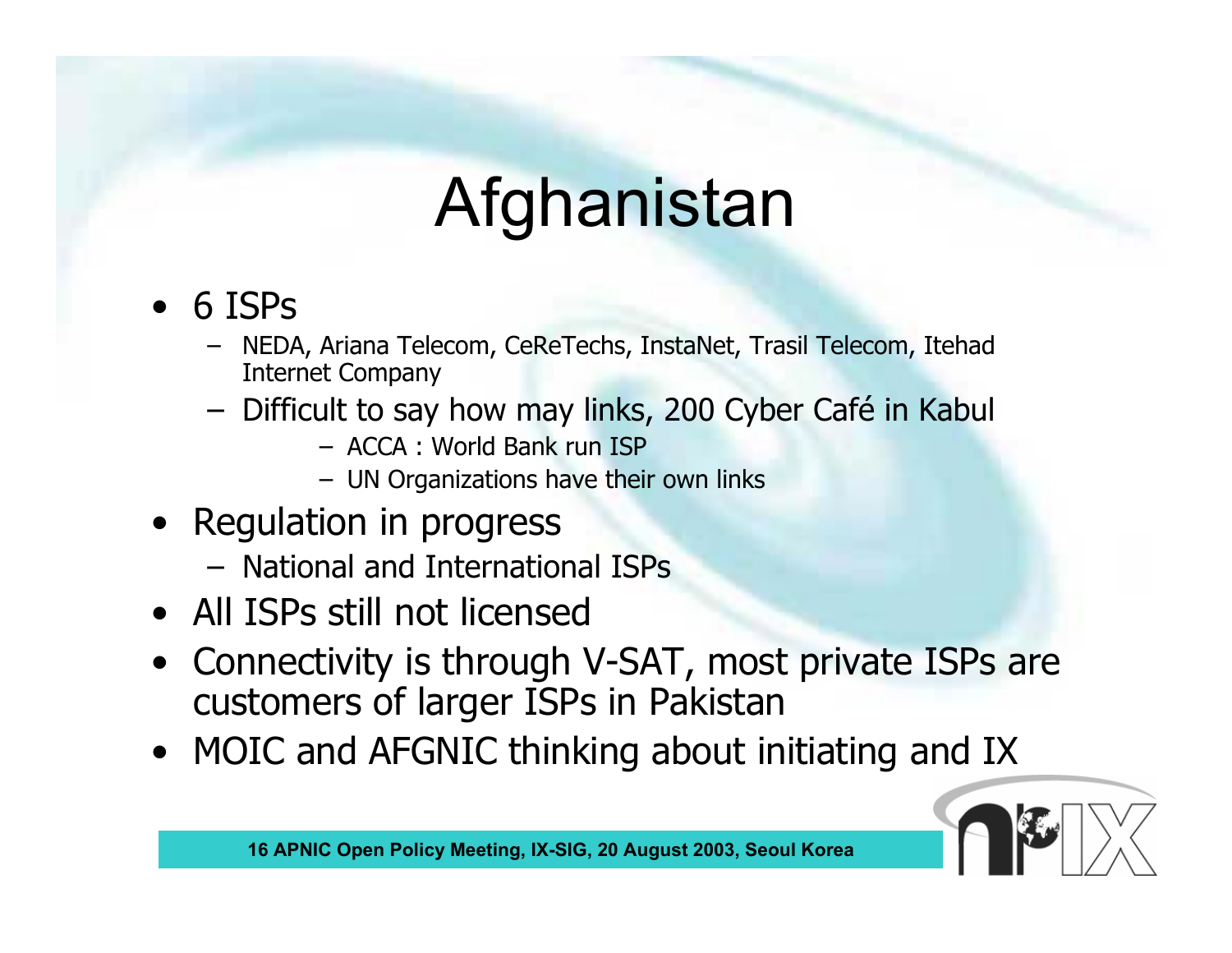## Bangladesh - BDIX

- •Ongoing work since November..active work since last four months
- • 100+ ISPs, many small ISPs are neighborhood business. They get their bandwidth from larger ISPs
- $\bullet$  BDIX- project funded by UNDP through SDNBD to include 20 largest ISPs at the BDIX this year.
- $\bullet$  BDIX working group / mailing list has participation from ISP Association. IX mailing list still not populated properly.
- $\bullet$  Connectivity equipment partially funded by the project. Wireless connectivity to be used initially due to difficult regulatory regime.
- $\bullet$  Switch and IX equipment provided by PCH, IX LAN block provided by EP.net
- $\bullet$ July 30, 2003, first IX workshop with 35 Participants
- $\bullet$  Late September/mid-October, Cisco ISP/IXP workshops to be held to enable ISPs to participate at the IX.

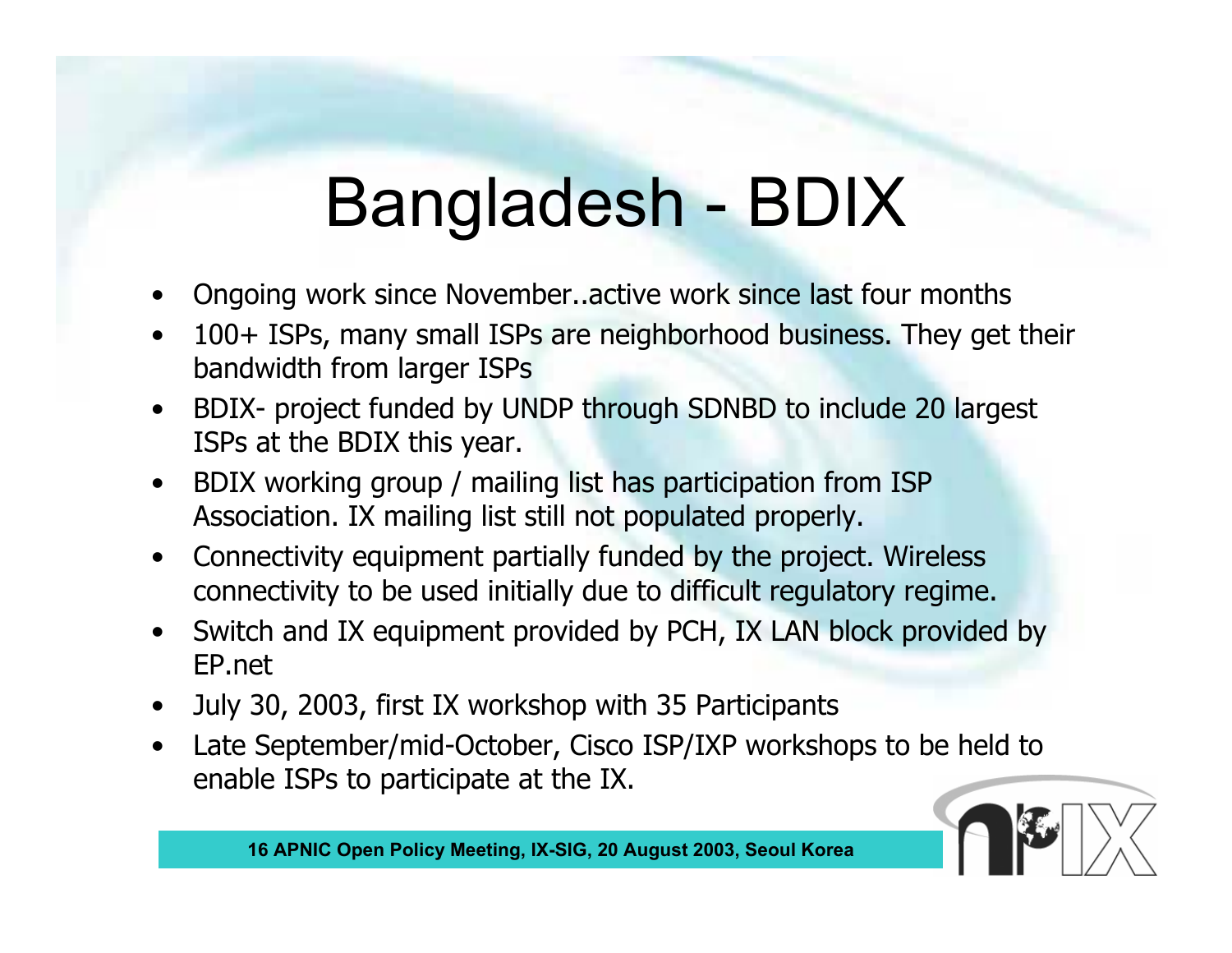## Bhutan

- • Only One ISP – Druk Net
	- –Around 10,000 access account
	- –About 40-50K users
	- Connectivity through VSAT
	- –Multi homed

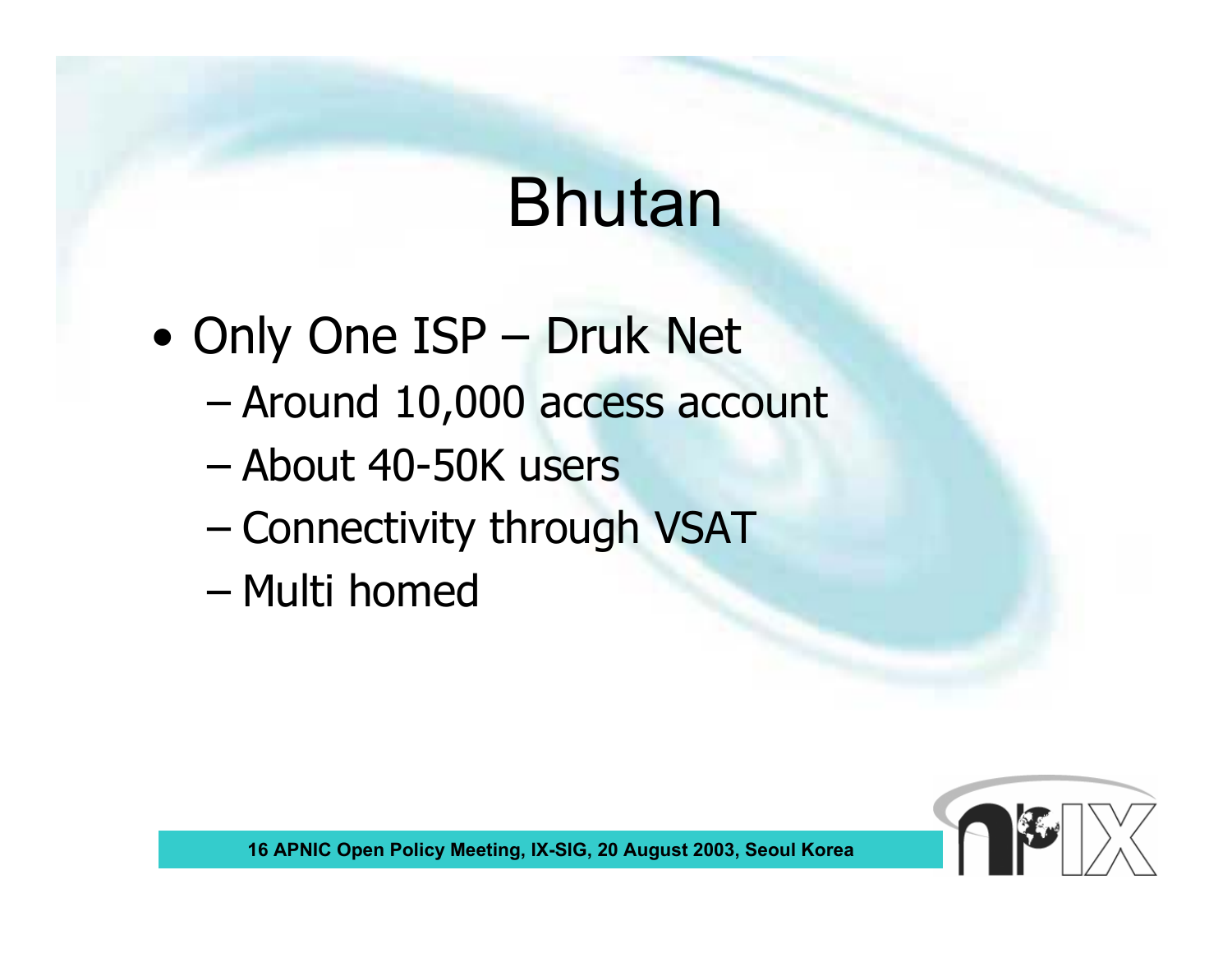# India - NIXI

- • National Internet Exchange of India is a government funded project with participation from ISPs (www.nixi.org
- •Non-profit company established to undertake the job
- Plan to establish four IXes in Delhi, Mumbai, Chennai and Kolkata
- $\bullet$  Delhi IX location identified and has been turned on with 8 ISPs (last month)
	- Cisco 2950-48 Switch
	- Cisco 3600 route server
	- Mandatory Peering
- $\bullet$  Private Peering between a few ISPs already there, traffic levels not known
- $\bullet$  NIXI policy mandates peering between all members, but discussions continuing
- • There's been a lot of talk for many years, and good to see something happening.

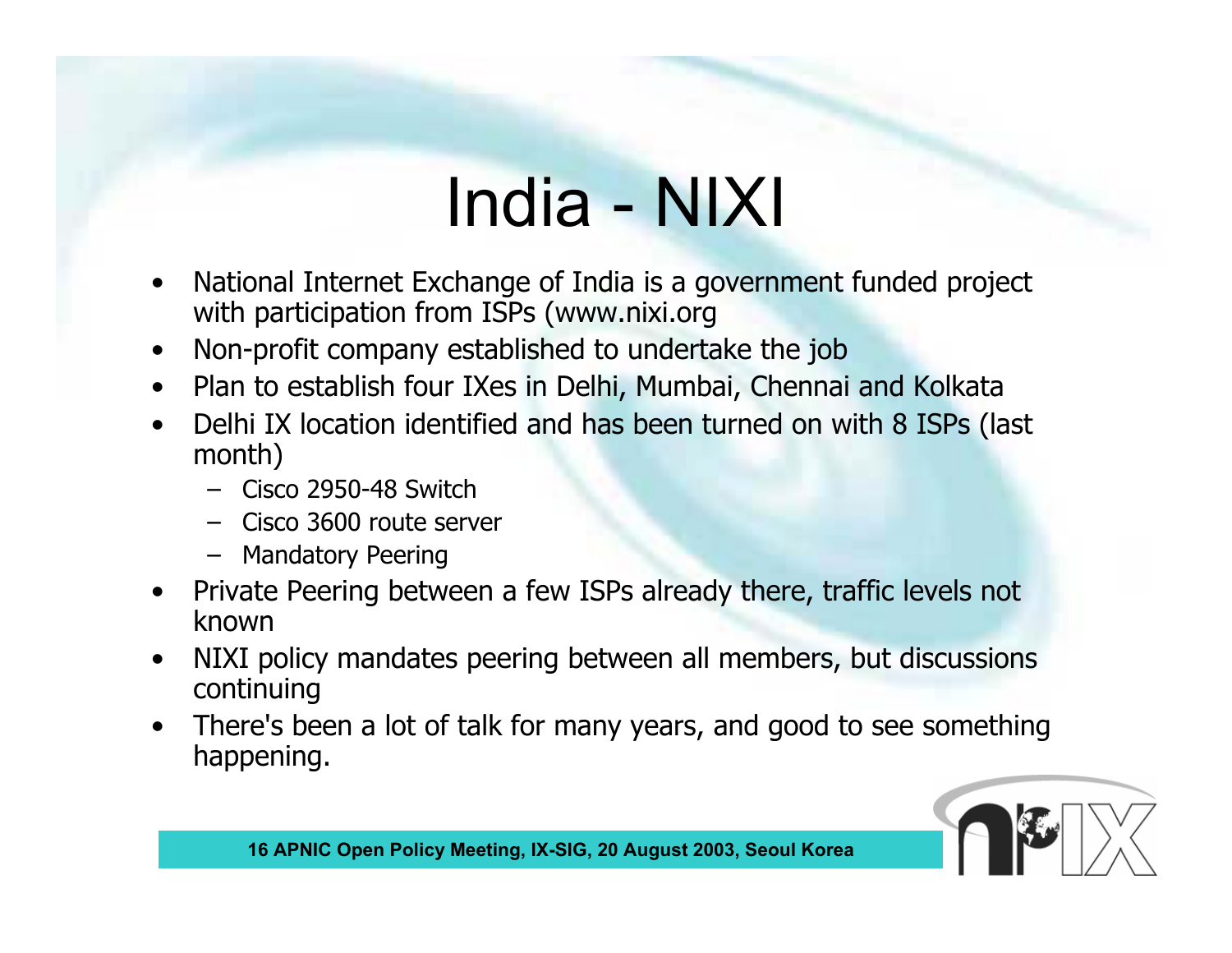# **Maldives**

- Again only one Private ISP Focus Comp
	- Island Country
	- Two reasonably high population area
	- VSAT connectivity
	- NO local IXes
	- Some interesting wireless experiments  $\odot$
- Government ISP also exists run by incumbent telephone company

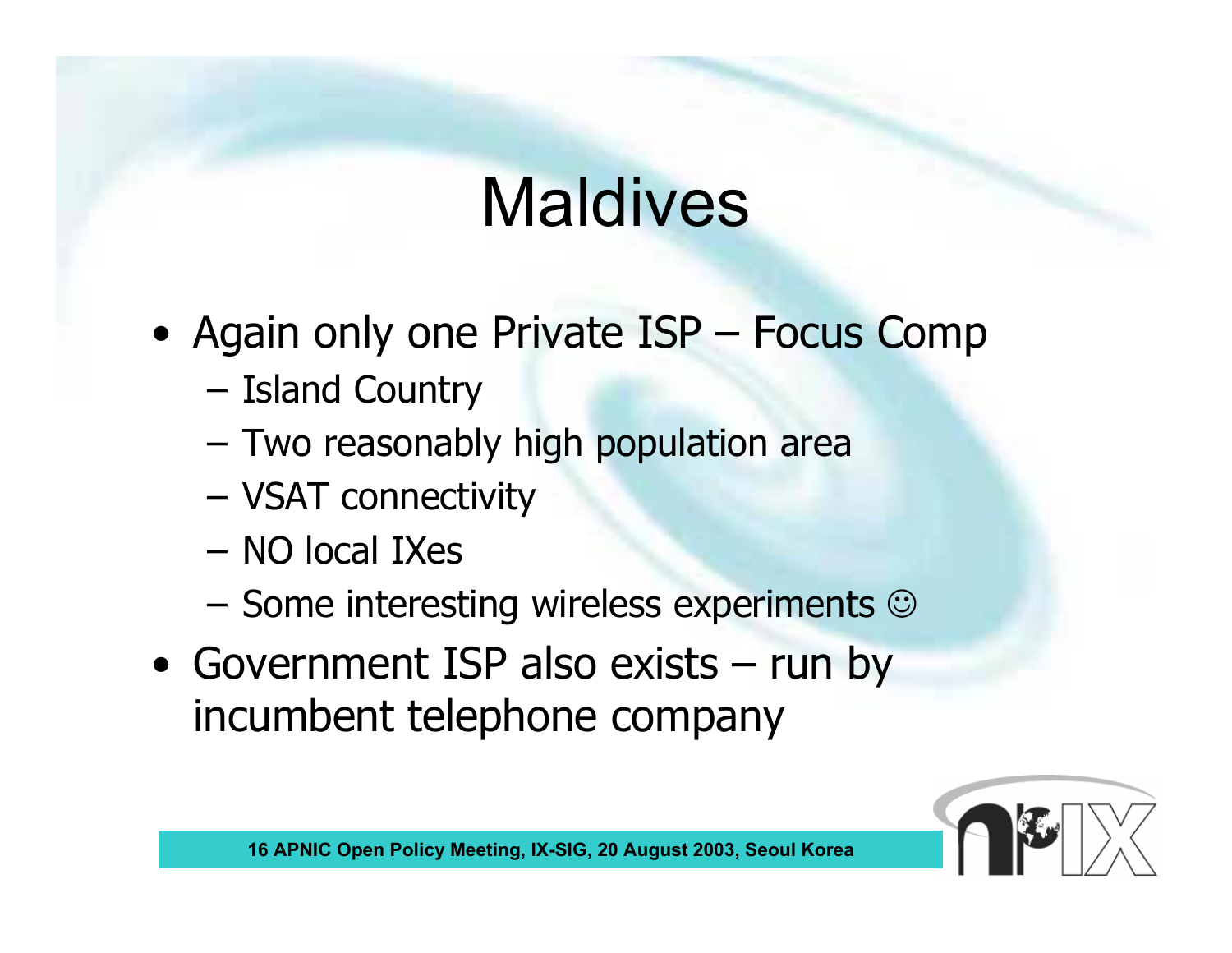#### Nepal -npIX

- • Update
	- Migrated all 6 ISPs to BGP
		- Two ISPs facing connectivity problems
	- traffic growing at 10-15% , Some ISPs showed tremendous traffic increase
	- Average Traffic is 2.5 MBps
	- Peaked at 5 MB in June when high school results were announced
	- Plan to interconnect the two switch
		- to be done in September
	- Inclusion of non-ISPs started University and other Agencies with own Satellite links working towards connectivity to the IX
	- http://traffic.npix.net.np

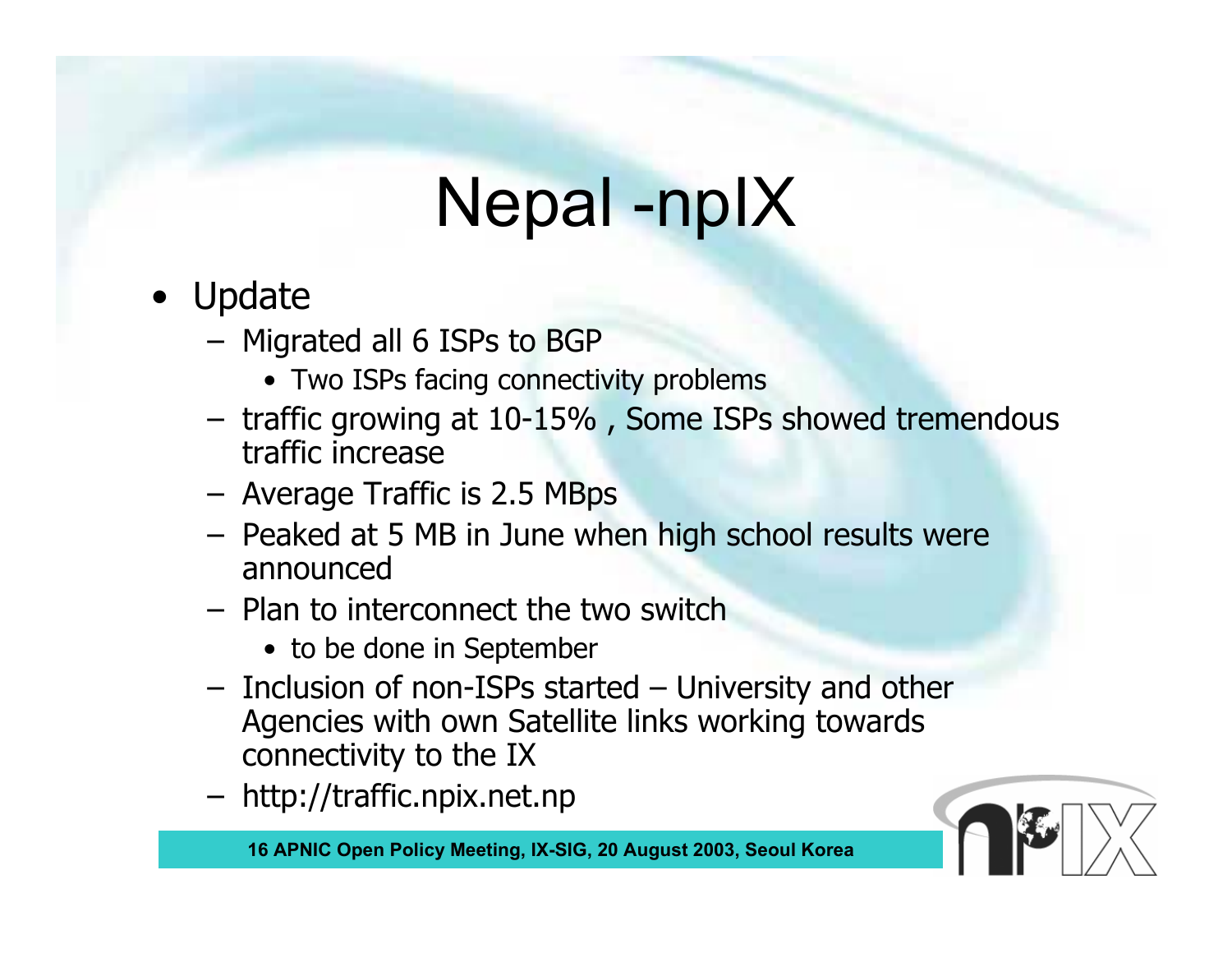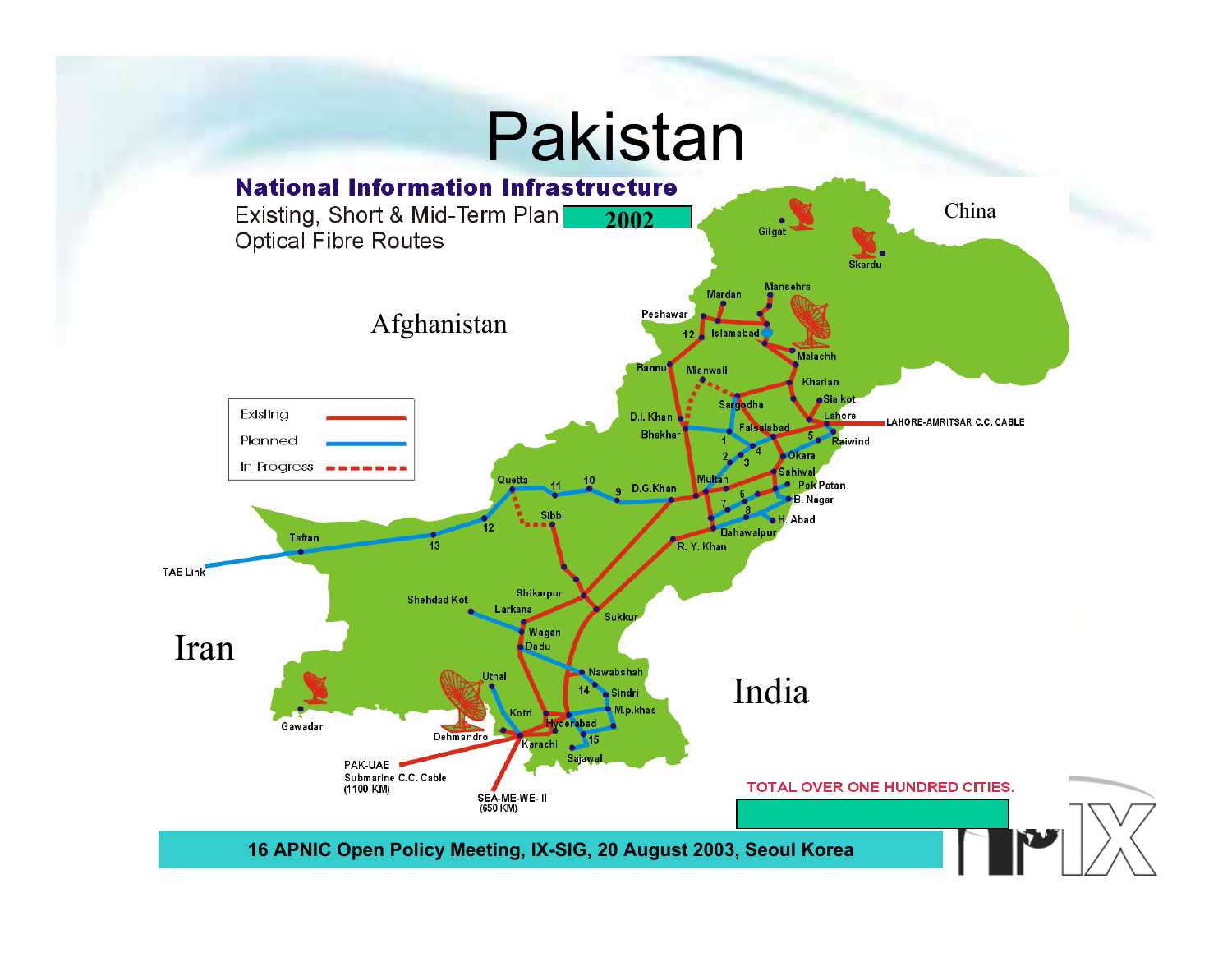## Pakistan

- PIE Pakistan Internet Exchange is a transit selling exchange for the PTCL – the incumbent Telco.
	- ISPs were not allowed to have independent gateway but had to connect through PIE. This has been changed, but take up has been slow
	- ISPs allowed to have download only links
	- PIE also used by government to try and regulate content.
- Recently, new telecom policy –hopefully for the better
- $\bullet$  IX formation hindered by connectivity problems and lack of knowledge
- $\bullet$ ISPs interested in forming an  $IX -$  basic work started, hopefully something to update in the next meeting
- $\bullet$ co-location agreement exists so should be easy to get going

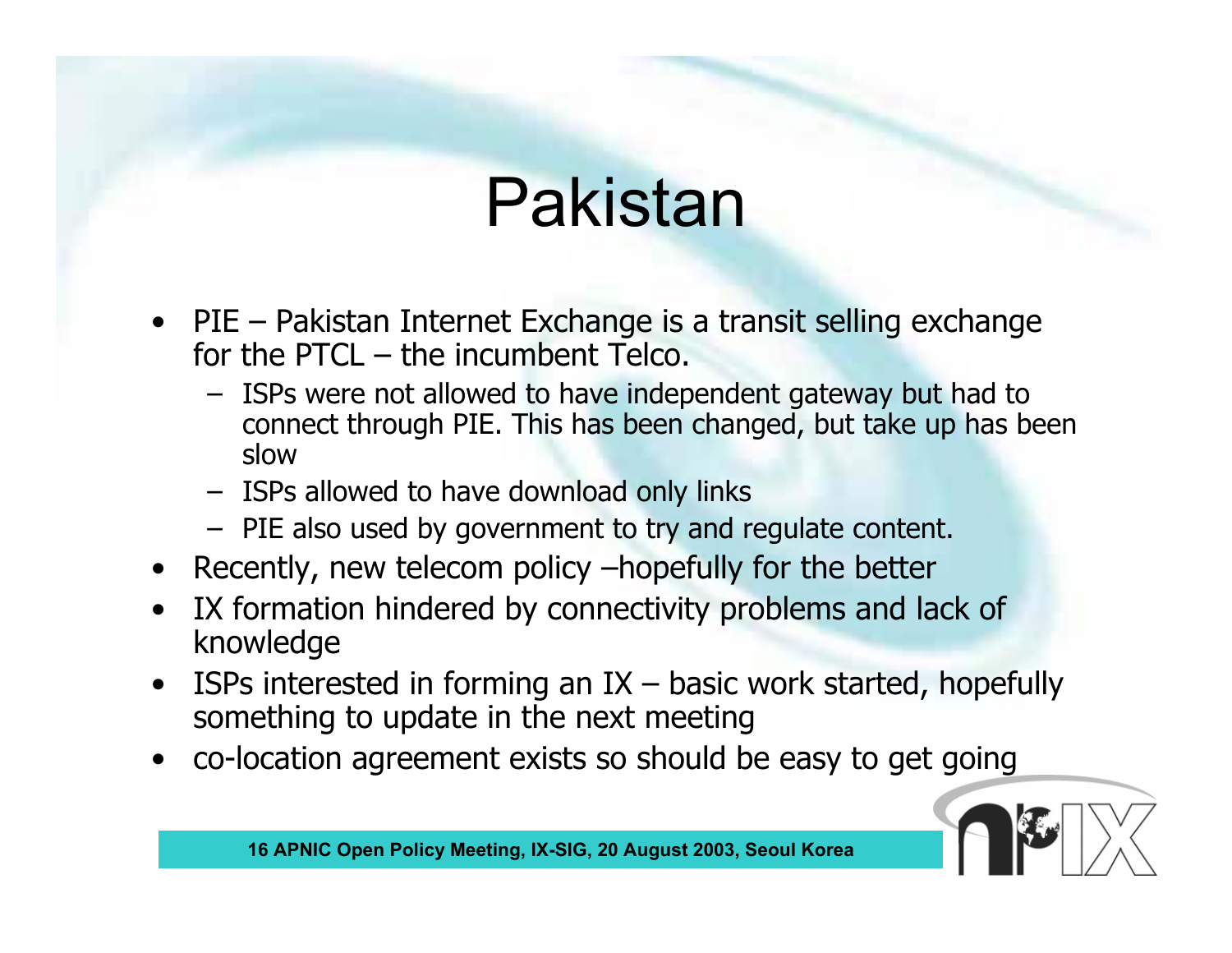#### Sri-Lanka : LISPA-IX

- Lanka IX
	- Longest operational IX in South Asia
	- An activity of the Sri Lanka ISP association
	- Operated by Lanka Com on behalf of the ISPs
	- Static Routes used so far
		- Plan to migrate to BGP, Cisco ISP/IXP workshop concluded last month
	- No website available
	- Traffic level at 6-7 MBps
	- Traffic stats and website to be made public soon